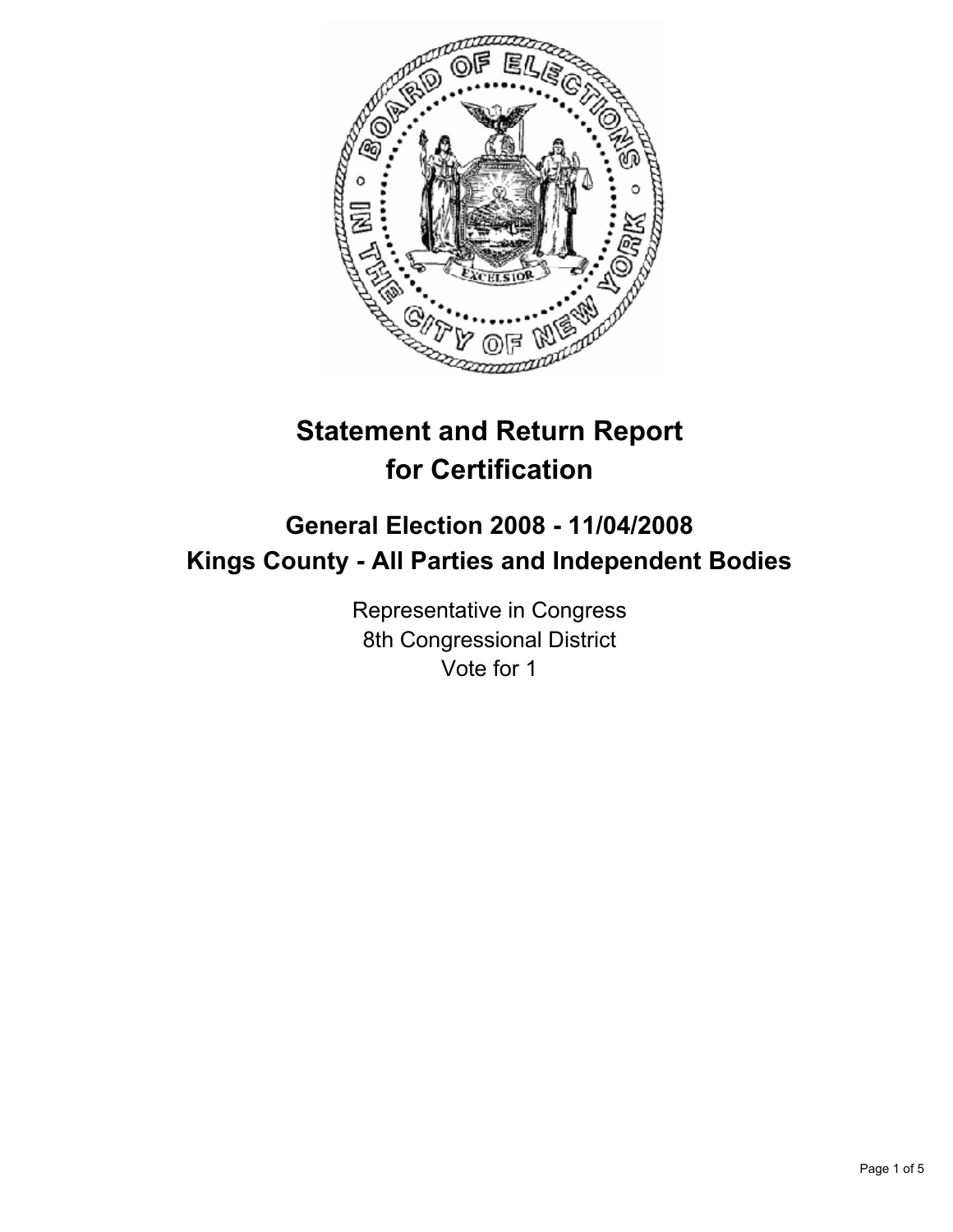

## **Assembly District 44**

| <b>PUBLIC COUNTER</b>               | 1,140 |
|-------------------------------------|-------|
| <b>EMERGENCY</b>                    |       |
| ABSENTEE/MILITARY                   | 6     |
| <b>FEDERAL</b>                      | 6     |
| <b>AFFIDAVIT</b>                    | 48    |
| <b>Total Ballots</b>                | 1,200 |
| JERROLD L NADLER (DEMOCRATIC)       | 524   |
| <b>GRACE LIN (REPUBLICAN)</b>       | 178   |
| <b>GRACE LIN (CONSERVATIVE)</b>     | 22    |
| JERROLD L NADLER (WORKING FAMILIES) | 17    |
| <b>Total Votes</b>                  | 741   |
| Unrecorded                          | 459   |

**Assembly District 45**

| <b>PUBLIC COUNTER</b>               | 4,304 |  |
|-------------------------------------|-------|--|
| <b>EMERGENCY</b>                    | 16    |  |
| ABSENTEE/MILITARY                   | 107   |  |
| <b>FEDERAL</b>                      | 43    |  |
| <b>AFFIDAVIT</b>                    | 173   |  |
| <b>Total Ballots</b>                | 4,643 |  |
| JERROLD L NADLER (DEMOCRATIC)       | 1,643 |  |
| <b>GRACE LIN (REPUBLICAN)</b>       | 1,295 |  |
| <b>GRACE LIN (CONSERVATIVE)</b>     | 87    |  |
| JERROLD L NADLER (WORKING FAMILIES) | 83    |  |
| <b>Total Votes</b>                  | 3,108 |  |
| Unrecorded                          | 1.535 |  |

#### **Assembly District 46**

| 19,806 |
|--------|
| 56     |
| 582    |
| 88     |
| 930    |
| 21,462 |
| 11,008 |
| 2,411  |
| 146    |
| 457    |
|        |
| 14,023 |
| 7,439  |
|        |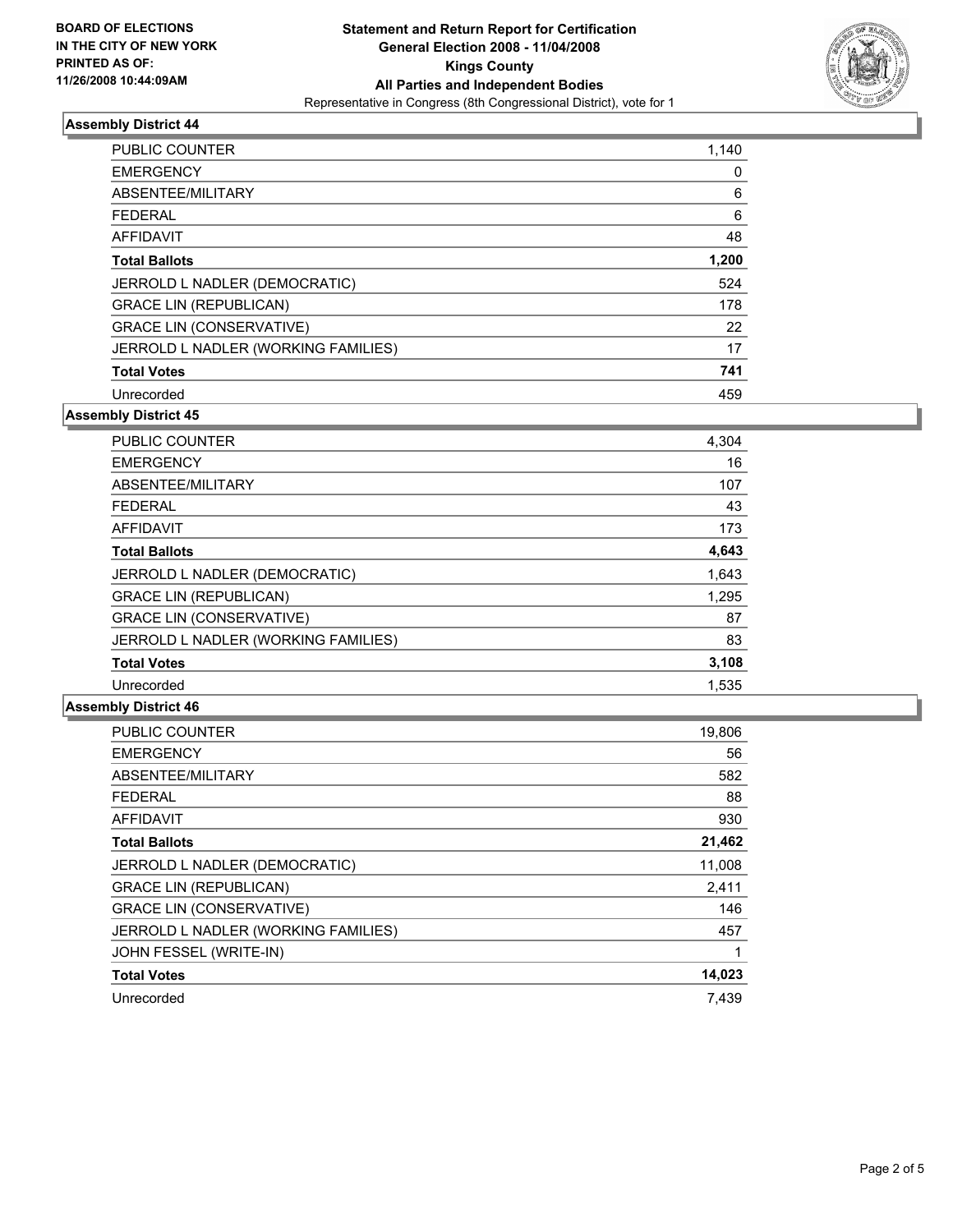

## **Assembly District 47**

| PUBLIC COUNTER                      | 13,680 |
|-------------------------------------|--------|
| <b>EMERGENCY</b>                    | 83     |
| ABSENTEE/MILITARY                   | 394    |
| <b>FEDERAL</b>                      | 99     |
| AFFIDAVIT                           | 493    |
| <b>Total Ballots</b>                | 14,749 |
| JERROLD L NADLER (DEMOCRATIC)       | 6,138  |
| <b>GRACE LIN (REPUBLICAN)</b>       | 3,105  |
| <b>GRACE LIN (CONSERVATIVE)</b>     | 245    |
| JERROLD L NADLER (WORKING FAMILIES) | 242    |
| THOMAS HOLOPAINEN (WRITE-IN)        |        |
| <b>Total Votes</b>                  | 9,731  |
| Unrecorded                          | 5,018  |

## **Assembly District 48**

| <b>PUBLIC COUNTER</b>               | 12,966 |
|-------------------------------------|--------|
| <b>EMERGENCY</b>                    |        |
| ABSENTEE/MILITARY                   | 244    |
| <b>FEDERAL</b>                      | 269    |
| AFFIDAVIT                           | 289    |
| <b>Total Ballots</b>                | 13,775 |
| JERROLD L NADLER (DEMOCRATIC)       | 4,929  |
| <b>GRACE LIN (REPUBLICAN)</b>       | 3,234  |
| <b>GRACE LIN (CONSERVATIVE)</b>     | 346    |
| JERROLD L NADLER (WORKING FAMILIES) | 303    |
| <b>Total Votes</b>                  | 8,812  |
| Unrecorded                          | 4.963  |

## **Assembly District 49**

| <b>PUBLIC COUNTER</b>               | 11,044 |
|-------------------------------------|--------|
| <b>EMERGENCY</b>                    | 74     |
| ABSENTEE/MILITARY                   | 275    |
| <b>FEDERAL</b>                      | 91     |
| <b>AFFIDAVIT</b>                    | 398    |
| <b>Total Ballots</b>                | 11,882 |
| JERROLD L NADLER (DEMOCRATIC)       | 4,302  |
| <b>GRACE LIN (REPUBLICAN)</b>       | 2,652  |
| <b>GRACE LIN (CONSERVATIVE)</b>     | 301    |
| JERROLD L NADLER (WORKING FAMILIES) | 232    |
| <b>Total Votes</b>                  | 7,487  |
| Unrecorded                          | 4.395  |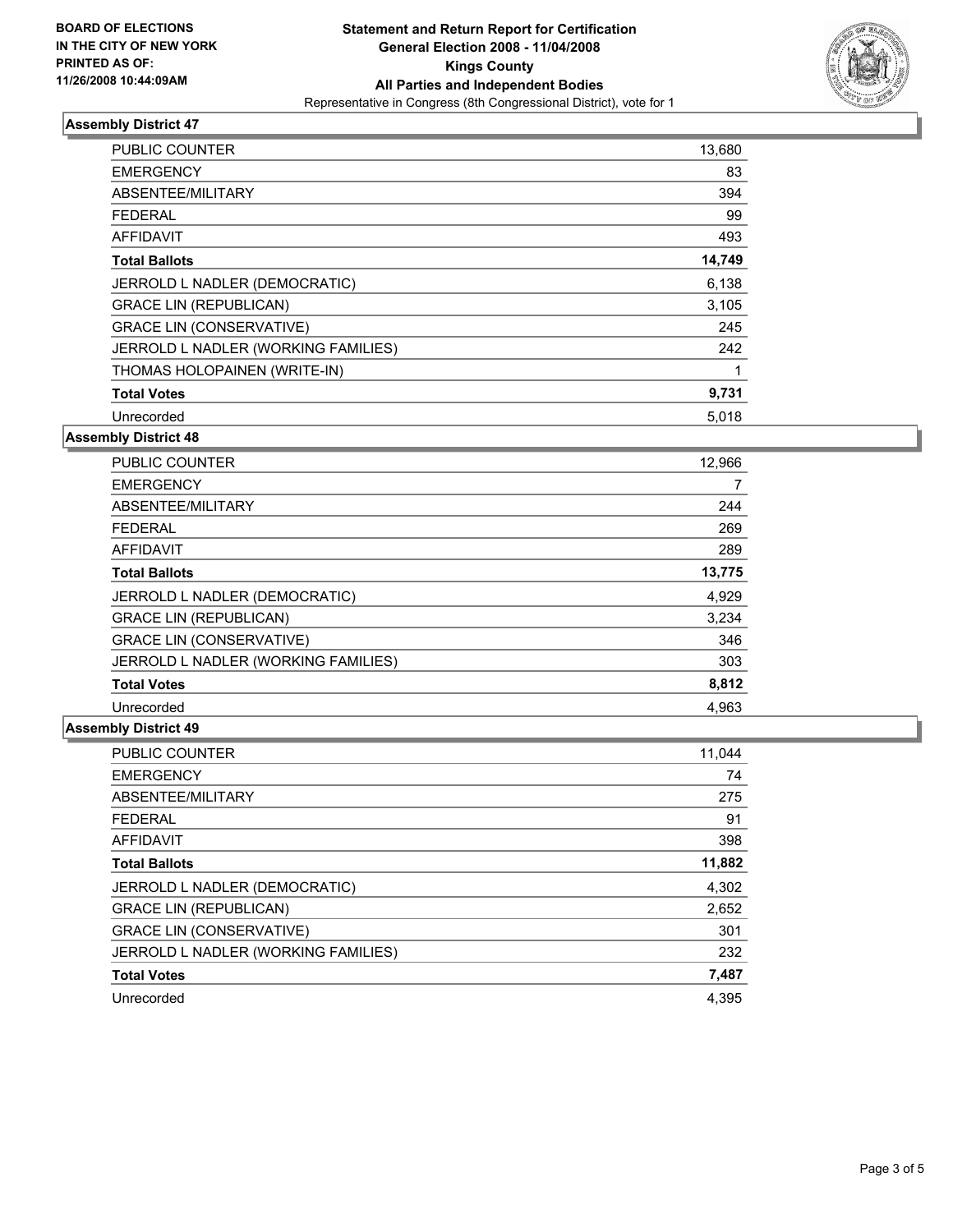

## **Assembly District 51**

| <b>PUBLIC COUNTER</b>               | 2,538 |
|-------------------------------------|-------|
| <b>EMERGENCY</b>                    | 6     |
| ABSENTEE/MILITARY                   | 54    |
| <b>FEDERAL</b>                      | 20    |
| AFFIDAVIT                           | 82    |
| <b>Total Ballots</b>                | 2,700 |
| JERROLD L NADLER (DEMOCRATIC)       | 1,166 |
| <b>GRACE LIN (REPUBLICAN)</b>       | 436   |
| <b>GRACE LIN (CONSERVATIVE)</b>     | 44    |
| JERROLD L NADLER (WORKING FAMILIES) | 92    |
| <b>Total Votes</b>                  | 1,738 |
| Unrecorded                          | 962   |

**Assembly District 52**

| PUBLIC COUNTER                      | 15 |
|-------------------------------------|----|
| <b>EMERGENCY</b>                    |    |
| ABSENTEE/MILITARY                   |    |
| <b>FEDERAL</b>                      |    |
| <b>AFFIDAVIT</b>                    |    |
| <b>Total Ballots</b>                | 15 |
| JERROLD L NADLER (DEMOCRATIC)       | 12 |
| <b>GRACE LIN (REPUBLICAN)</b>       |    |
| <b>GRACE LIN (CONSERVATIVE)</b>     |    |
| JERROLD L NADLER (WORKING FAMILIES) |    |
| <b>Total Votes</b>                  | 14 |
| Unrecorded                          |    |

#### **Assembly District 60**

| 2,032 |
|-------|
| 0     |
| 53    |
| 6     |
| 65    |
| 2,156 |
| 1,001 |
| 442   |
| 58    |
| 47    |
| 1,548 |
| 608   |
|       |